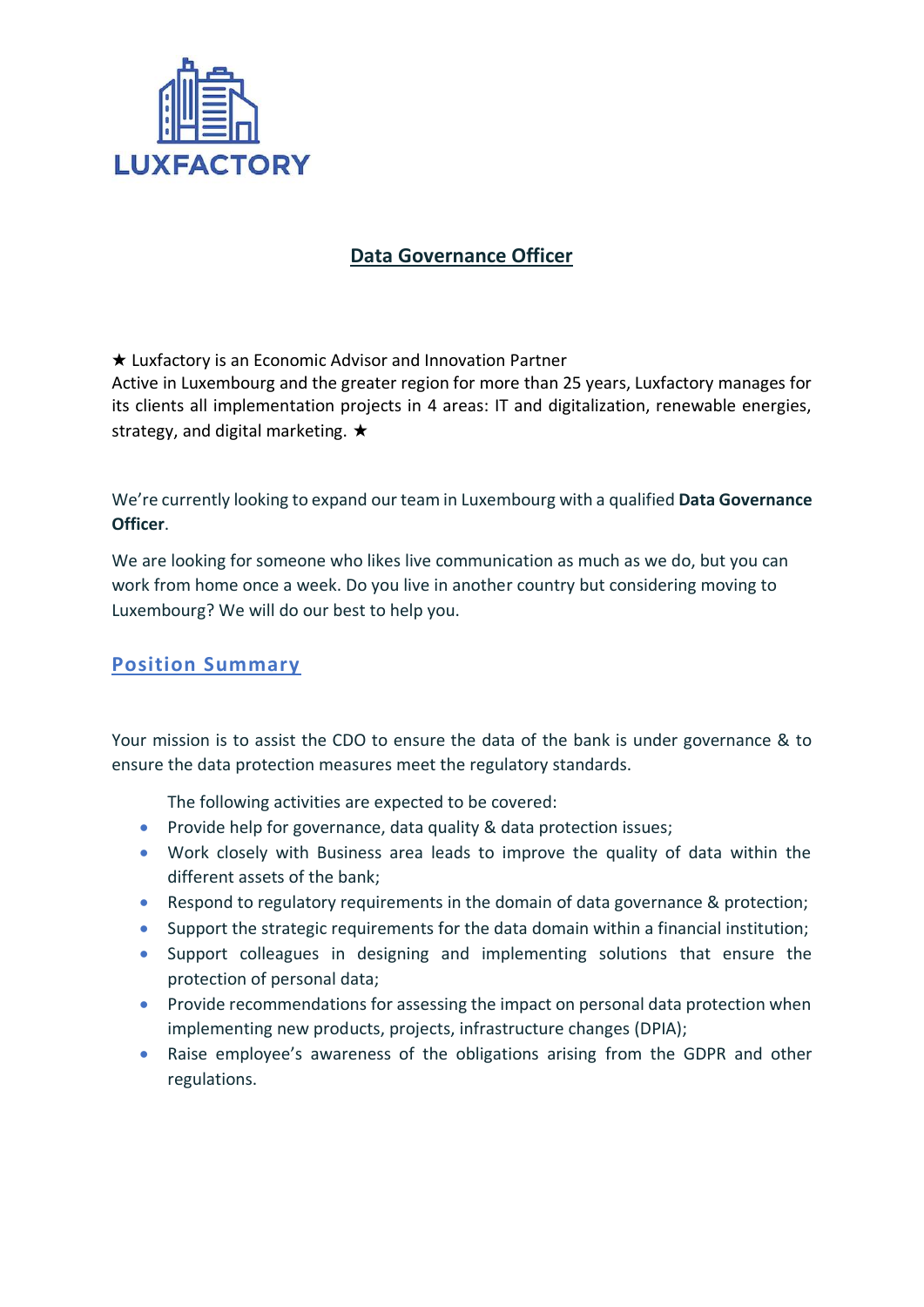

# **Qualifications**

## Competencies & Soft skills:

- Strong interest in data governance & data protection matters;
- Fluent in English. French is a big plus;
- Organization, structure, method & rigor;
- Ability to stick to strict deadlines;
- Strong analysis and synthesis capacity;
- Listen to business needs & pragmatism;
- Team spirit;
- Strong interpersonal & communication skills (verbal and writing);

### Subject Matter skills:

Being able to juggle between strategic & operational follow-up is key.

- Roll out the enterprise data governance implementation roadmap;
- Roll out a data governance framework with a focus on the improvement of data quality, data documentation and the protection of sensitive data;
- Ensure clear accountability for stewardship of the company's data assets;
- Facilitate the development & implementation of the data quality standards;
- Provide progress reports to the CDO including data quality aspects & status reports;
- Help around data governance & data protection for all new & existing initiatives;
- Help on the yearly GDPP (global data protection policy) Key Control Testing exercise;

### Experience:

Proven & relevant experience in the data governance & protection domain preferably in a financial institution.

### Degree:

Master degree in Law or Business or Social science.

### Languages:

A good knowledge of English. French is a big plus.